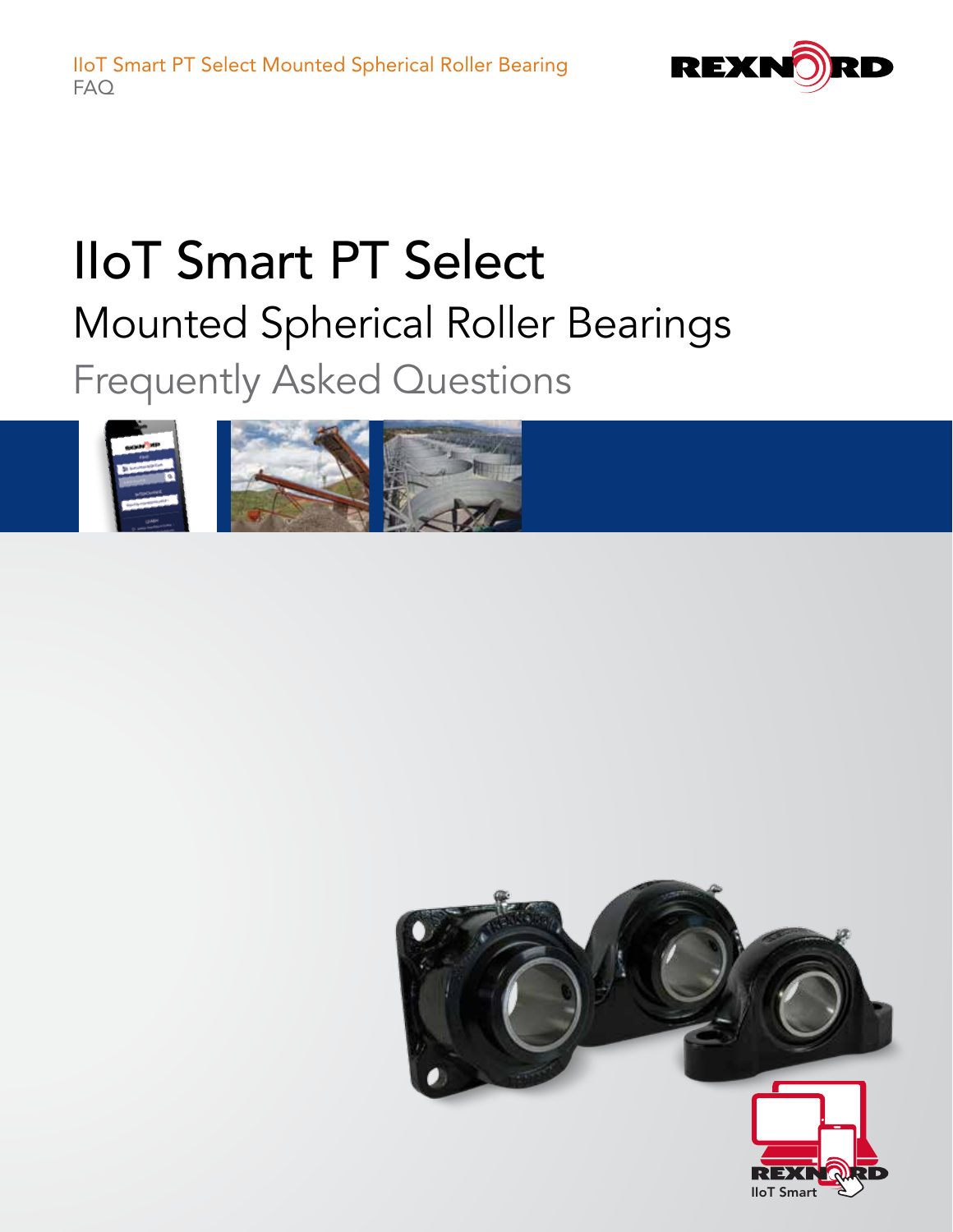

## IIoT Smart PT Select Mounted Spherical Roller Bearings

To help you understand the features, benefits and applications of the Industrial Internet of Things (IIoT) Smart PT Select Mounted Spherical Roller Bearing offering, read our frequently asked questions and their answers below. Don't see your questions? Contact your Rexnord Account Executive or call the Rexnord Bearing Technical Support team at 317-273-5781.

| <b>Questions</b>                                                                                                         | <b>Answers</b>                                                                                                                                                                                                                                                                                                                                                                                                                                                                                                                                                                                                                                                                                                                                                             |
|--------------------------------------------------------------------------------------------------------------------------|----------------------------------------------------------------------------------------------------------------------------------------------------------------------------------------------------------------------------------------------------------------------------------------------------------------------------------------------------------------------------------------------------------------------------------------------------------------------------------------------------------------------------------------------------------------------------------------------------------------------------------------------------------------------------------------------------------------------------------------------------------------------------|
| What are some of the typical, most common<br>applications for the bearings?                                              | Conveyors, and fan and blower applications in the aggregate, air & fluid<br>handling, cement, material handling, and package handling industries.                                                                                                                                                                                                                                                                                                                                                                                                                                                                                                                                                                                                                          |
| How does Rexnord ensure the high quality<br>of the bearings?                                                             | Backed by our standard one-year warranty, we test every bearing that leaves<br>our facility before it ships. Testing includes a product qualification process<br>through custom built, state-of-the-art testing, and spin testing under load<br>to ensure against defects. Additionally, all printed performance values are<br>validated through laboratory testing at the Rexnord Innovation Center, an<br>independent, accredited laboratory.                                                                                                                                                                                                                                                                                                                            |
| What are the advantages of these bearings<br>versus others in the industry?                                              | We help ensure high quality of our bearings by testing every single bearing that<br>leaves our facility before it ships, and provide off-the-shelf solutions for quick<br>turnaround needs. Additionally, the bearings come with Rexnord® IIoT Smart<br>Products, the suite of digital technology that's built into and around this offering<br>to make your job easier. It features an efficient e-commerce experience, hassle-<br>free bearing selection and ordering, exclusive QR code on your bearings for<br>access to critical documents, a 3D bearing experience, and more. Nearly two-<br>thirds of bearing failures occur due to improper installation or maintenance. By<br>putting this critical information at your fingertips, we help mitigate these risks. |
| Can the bearings be customized?                                                                                          | They can be customized by choosing between a heavy-duty triple lip seal for<br>contaminant protection or a clearance seal for high-speed performance.                                                                                                                                                                                                                                                                                                                                                                                                                                                                                                                                                                                                                      |
| What is the difference between this roller<br>bearing offering and the other Rexnord<br><b>Roller Bearing offerings?</b> | The IIoT Smart PT Select Spherical Roller Bearings provide on-demand reliability<br>to make your job easier; Rexnord Link-Belt® Roller Bearings are the trusted<br>workhorse for demanding applications; and Rex® Roller Bearings provide<br>custom-engineered solutions for specialized equipment.                                                                                                                                                                                                                                                                                                                                                                                                                                                                        |
| What material are the bearings made of?                                                                                  | The housing material is cast iron, and the retainer is metal for enhanced<br>product durability and shock load capacity.                                                                                                                                                                                                                                                                                                                                                                                                                                                                                                                                                                                                                                                   |
| Does the bearing require lubrication?                                                                                    | All bearings come assembled and pre-lubricated prior to delivery. The seal<br>design allows grease and contaminants to be purged from the bearing, and is<br>compatible with standard maintenance practices.                                                                                                                                                                                                                                                                                                                                                                                                                                                                                                                                                               |
| What housing styles are available?                                                                                       | These bearings are available with 2-bolt pillow block, 4-bolt pillow block, Type<br>E 2-bolt pillow block, 4-bolt flange block, Type E 4-bolt flange, and piloted<br>flange block housings.                                                                                                                                                                                                                                                                                                                                                                                                                                                                                                                                                                                |
| What is the bore size range?                                                                                             | The bearing is available in 1-7/16-4-7/16-inch bore sizes.                                                                                                                                                                                                                                                                                                                                                                                                                                                                                                                                                                                                                                                                                                                 |
| Are imperial and metric sizes available?                                                                                 | Only imperial sizes are available.                                                                                                                                                                                                                                                                                                                                                                                                                                                                                                                                                                                                                                                                                                                                         |

田田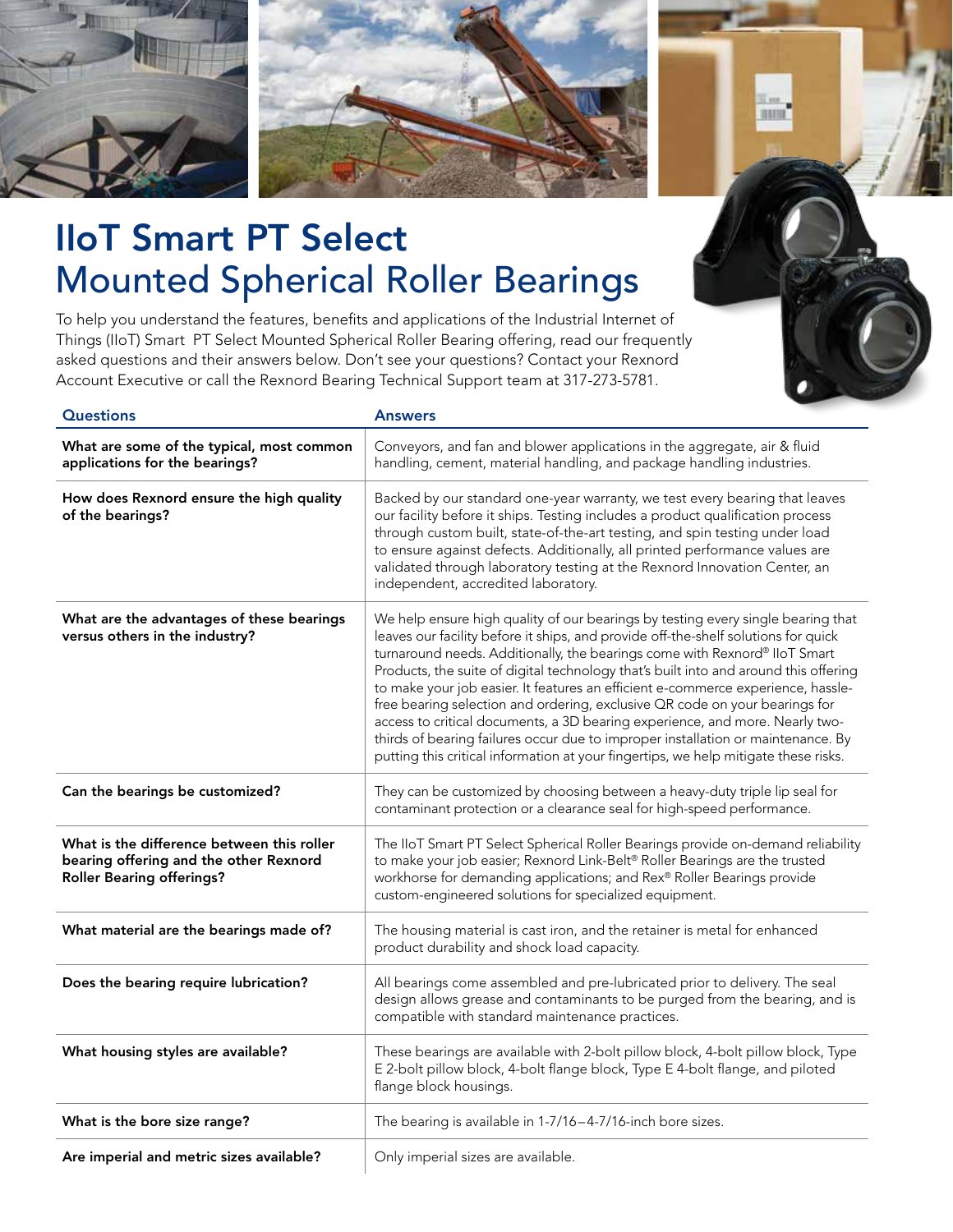| <b>Questions</b>                                                                   | <b>Answers</b>                                                                                                                                                                                                                                                                                                                                                                                                                                                                                                                                                                                                                                                                 |
|------------------------------------------------------------------------------------|--------------------------------------------------------------------------------------------------------------------------------------------------------------------------------------------------------------------------------------------------------------------------------------------------------------------------------------------------------------------------------------------------------------------------------------------------------------------------------------------------------------------------------------------------------------------------------------------------------------------------------------------------------------------------------|
| Are the housing dimensions interchangeable<br>with other leading brands?           | Yes, the housing footprint is a direct drop-in interchange with other leading<br>North American brands.                                                                                                                                                                                                                                                                                                                                                                                                                                                                                                                                                                        |
| What type of grease is featured with this<br>bearing?                              | The bearings come pre-lubricated from the factory with Exxon Mobil Ronex <sup>™*</sup><br>MP grease. Exxon Mobil Ronex MP is an NLGI Grade 2 EP (extreme pressure)<br>grease with a lithium complex thickener.                                                                                                                                                                                                                                                                                                                                                                                                                                                                 |
| What type of mounting collar is used?                                              | A spring loaded set-screw mounting collar.                                                                                                                                                                                                                                                                                                                                                                                                                                                                                                                                                                                                                                     |
| What is the set-screw angle with this<br>bearing?                                  | This bearing features a set-screw angle of 90 degrees.                                                                                                                                                                                                                                                                                                                                                                                                                                                                                                                                                                                                                         |
| What seals are available with this bearing?                                        | This bearing features a standard triple-lip seal and an optional clearance seal<br>for high-speed applications.                                                                                                                                                                                                                                                                                                                                                                                                                                                                                                                                                                |
| What is the total bearing misalignment<br>capability?                              | The bearing can accommodate +/- 1 degree of dynamic misalignment.                                                                                                                                                                                                                                                                                                                                                                                                                                                                                                                                                                                                              |
| Are end caps available with this bearing?                                          | Yes, both open and closed end caps are available with this bearing.                                                                                                                                                                                                                                                                                                                                                                                                                                                                                                                                                                                                            |
| Can end caps be retrofitted onto existing<br>housings and installed in the field?  | Yes, all bearing housings are designed to accept a safety cap that can be<br>installed in the field.                                                                                                                                                                                                                                                                                                                                                                                                                                                                                                                                                                           |
| What are the shaft tolerances?                                                     | $+.000$ to $-.003"$ *<br>+.0000 to -.0005"**<br>1 7/16-1 15/16 (in) shaft size:<br>2 3/16-3 15/16 (in) shaft size:<br>$+.000$ to $-.004"$ *<br>+.0000 to -.0010"**<br>$+.000$ to $-.005"$ *<br>+.0000 to -.0015"**<br>4 7/16 (in) shaft size:<br>*Commercial shaft tolerances are acceptable for low loads below 7% of the basic dynamic load<br>rating and slow to moderate shaft speed below 50% of the speed rating.<br>**Recommended shaft tolerance for severe loading or high speed.                                                                                                                                                                                     |
| What is the retainer material?                                                     | The retainers are made of metal for additional durability.                                                                                                                                                                                                                                                                                                                                                                                                                                                                                                                                                                                                                     |
| What is the temperature range for this<br>bearing?                                 | Allowable temperature range for this bearing is -40 degrees Fahrenheit (F)<br>(-40 C) to 225 F (107 C).                                                                                                                                                                                                                                                                                                                                                                                                                                                                                                                                                                        |
| Are certain bearing configurations better for<br>certain applications?             | The standard triple lip seal configuration is ideally suited for most industry<br>applications and provides excellent ingress protection against contaminants.<br>The optional clearance seal is designed to run cooler at higher speeds.                                                                                                                                                                                                                                                                                                                                                                                                                                      |
| What is the product warranty?                                                      | The standard Rexnord one-year warranty applies.                                                                                                                                                                                                                                                                                                                                                                                                                                                                                                                                                                                                                                |
| What is Rexnord IIoT Smart Products and<br>how does it make my job easier?         | Rexnord IIoT Smart Products is the suite of digital technology built into and<br>around this bearing offering. You'll experience hassle-free bearing selection,<br>and have access to installation and maintenance instructions, videos, real-<br>time inventory availability, and more - 24/7. A QR code is also provided on<br>your bearing that can be scanned with your mobile phone to access Rexnord<br>IloT Smart Products, putting critical information at your fingertips - simply<br>download a QR code scanner app onto your mobile phone.<br>Scan the QR code to the right for an example of what<br>information you'll find through the bearing-specific QR code. |
| Does the Rexnord Bearing Mobile Pro™ app<br>contain information on these bearings? | Yes. Among the features in the app is an integrated QR code scanner, manual<br>part search, competitive interchange guide, product support videos, and<br>industry literature.                                                                                                                                                                                                                                                                                                                                                                                                                                                                                                 |
| How can I download the app?                                                        | You can download the app for free on the App Store or Google Play.                                                                                                                                                                                                                                                                                                                                                                                                                                                                                                                                                                                                             |
| Where can I get more information?                                                  | For more information, visit www.rexnord.com/PTSelect to access innovative,<br>online tools, and product documentation (BR1-011_LTR) to help support your<br>bearing selection. You can contact your Rexnord Account Representative or<br>call the Rexnord Bearing Technical Support team at 317-273-5781.                                                                                                                                                                                                                                                                                                                                                                      |